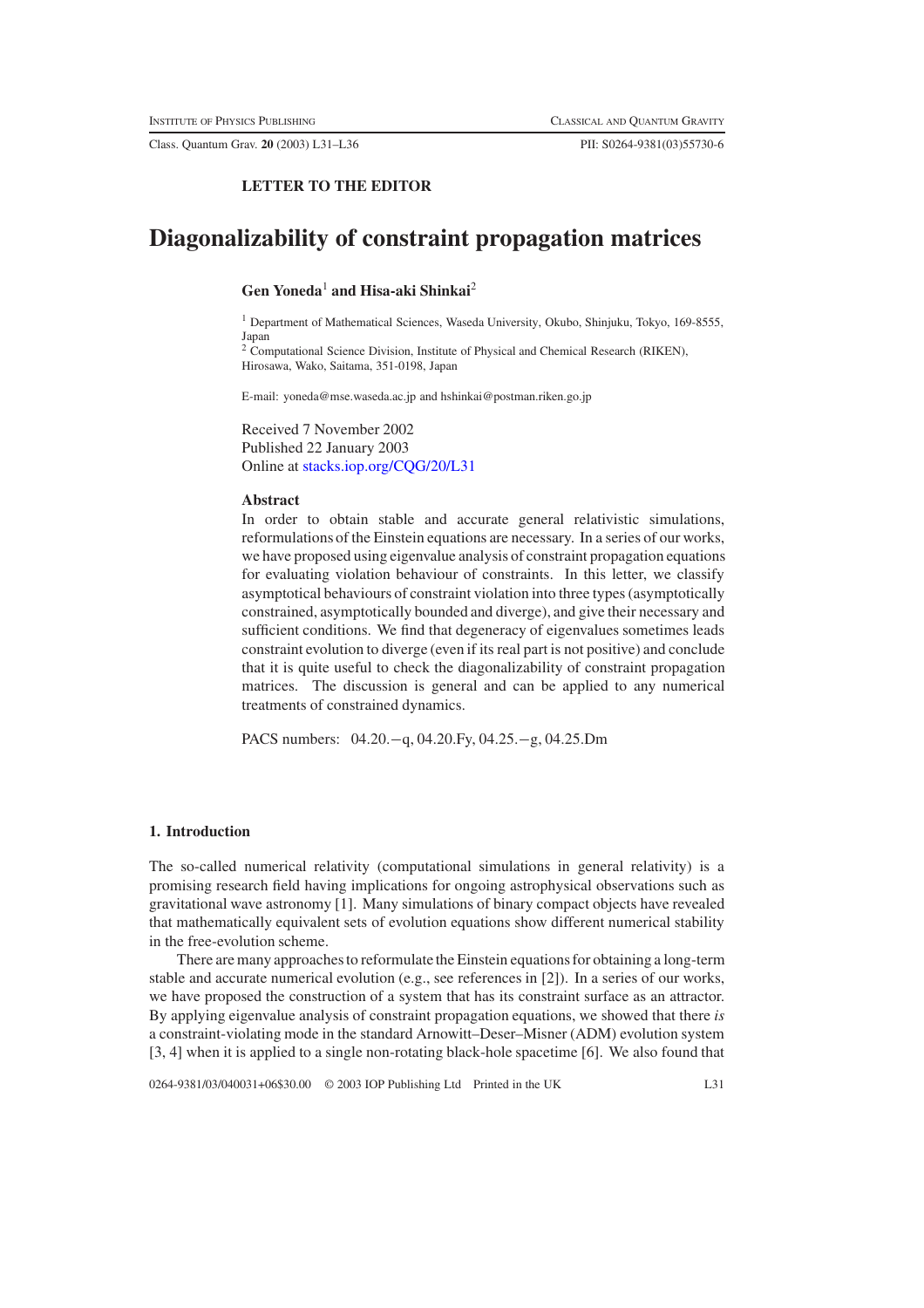such a constraint-violating mode can be compensated for if we adjust the evolution equations with a particular modification using constraint terms like the one proposed by Detweiler [5].

Our predictions are borne out in simple numerical experiments using the Maxwell, Ashtekar and ADM systems [6–9]. There are also several numerical experiments to confirm that our predictions are effective [10, 11]. However, we have not yet obtained definite guidelines for specifying the above adjusting terms and their multipliers.

In this letter, we show the essential steps in analysing constraint amplification factors (defined in section [2.2\)](#page-1-0). In section [3,](#page-2-0) we show that degeneracy of eigenvalues sometimes leads constraint evolution to diverge. This observation suggests the importance of checking the diagonalizability of characteristic matrices and gives further insights for constructing an asymptotically constrained system.

#### **2. A guideline to obtain a robust evolution system**

#### *2.1. Idea of adjusted system*

<span id="page-1-1"></span>We begin by reviewing our proposal for an 'adjusted system'.

Suppose we have a dynamical system of variables  $u^a(x^i, t)$ , which has evolution equations,

$$
\partial_t u^a = f(u^a, \partial_i u^a, \ldots), \tag{1}
$$

and the (first-class) constraints,

$$
C^{\alpha}(u^a, \partial_i u^a, \ldots) \approx 0. \tag{2}
$$

<span id="page-1-2"></span>Note that we do not require [\(1\)](#page-1-1) to form a first-order hyperbolic form. We propose to investigate the evolution equation of  $C^{\alpha}$  (constraint propagation),

$$
\partial_t C^{\alpha} = g(C^{\alpha}, \partial_i C^{\alpha}, \ldots), \tag{3}
$$

for evaluating violation features of constraints.

The character of constraint propagation, [\(3\)](#page-1-2), will vary when we modify the original evolution equations. Suppose we modify (adjust) [\(1\)](#page-1-1) using constraints

$$
\partial_t u^a = f(u^a, \partial_i u^a, \ldots) + F(C^{\alpha}, \partial_i C^{\alpha}, \ldots), \tag{4}
$$

<span id="page-1-3"></span>then [\(3\)](#page-1-2) will also be modified as

$$
\partial_t C^{\alpha} = g(C^{\alpha}, \partial_i C^{\alpha}, \ldots) + G(C^{\alpha}, \partial_i C^{\alpha}, \ldots). \tag{5}
$$

Therefore, finding a proper adjustment  $F(C^{\alpha}, \ldots)$  is a quite important problem.

Hyperbolicity analysis may be a way to evaluate constraint propagation, [\(3\)](#page-1-2) and [\(5\)](#page-1-3) [12]. However, this requires [\(3\)](#page-1-2) to be a first-order system which is easy to break (see, e.g., Detweilertype adjustment [5] in the ADM formulation [6]). Furthermore, hyperbolicity analysis only concerns the principal part of the equation, which may fail to analyse the detailed evaluation of the evolution.

Alternatively, we have proceeded with an eigenvalue analysis of the whole RHS in [\(3\)](#page-1-2) and [\(5\)](#page-1-3) after a suitable homogenization, which may compensate for the above difficulties of hyperbolicity analysis.

## <span id="page-1-0"></span>*2.2. CP matrix and CAF*

We propose to transform the constraint propagation equation, [\(3\)](#page-1-2) and [\(5\)](#page-1-3), into Fourier modes,

<span id="page-1-4"></span>
$$
\partial_t \hat{C}^\alpha = \hat{g}(\hat{C}^\alpha) = M^\alpha{}_\beta \hat{C}^\beta, \qquad \text{where} \quad C(x, t)^\alpha = \int \hat{C}(k, t)^\alpha \exp(\mathrm{i}k \cdot x) \, \mathrm{d}^3k,\tag{6}
$$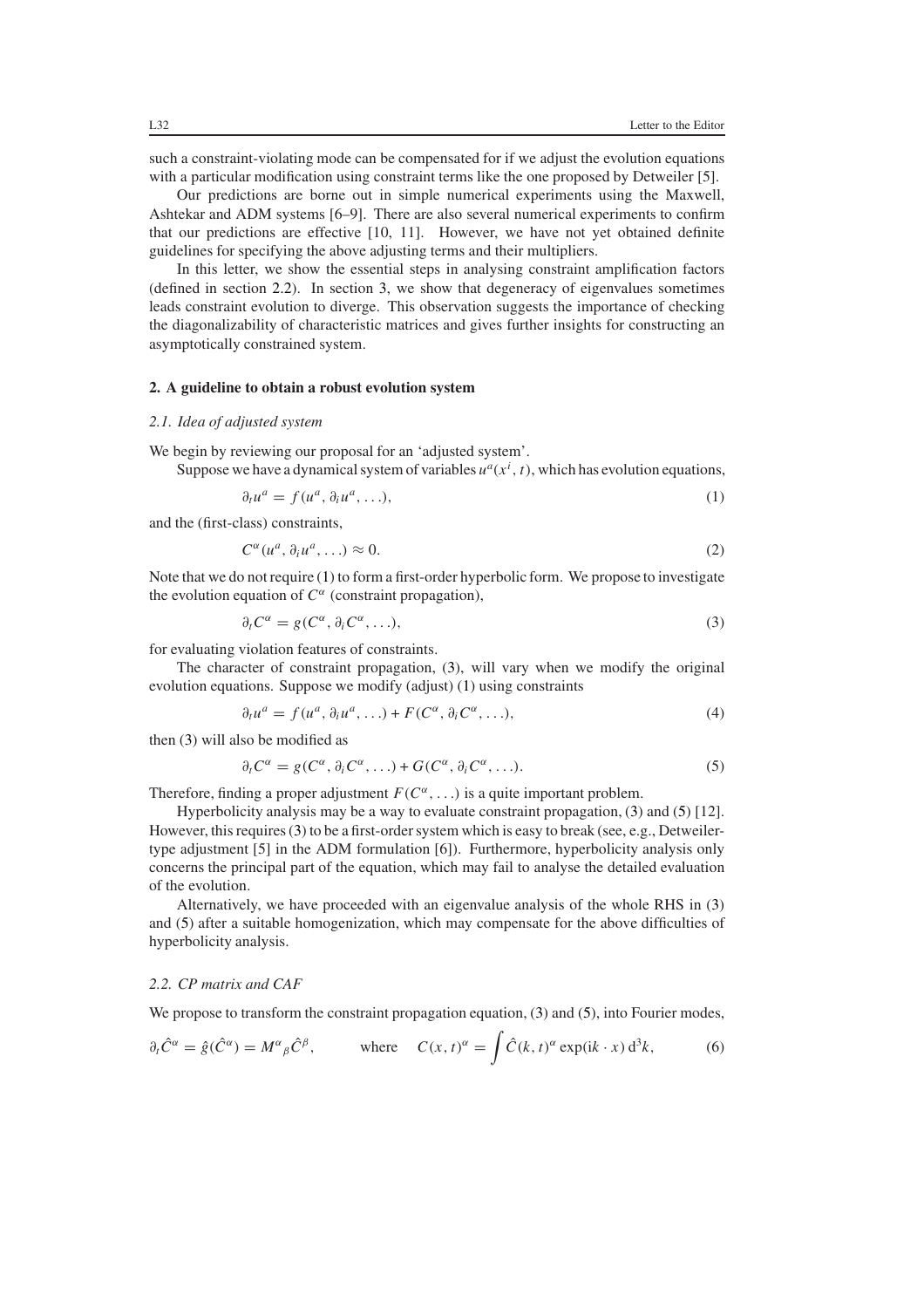then to analyse the eigenvalues, say  $\Lambda_{\alpha}$ , of the coefficient matrix,  $M^{\alpha}{}_{\beta}$ . We call  $\Lambda_{\alpha}$  and  $M^{\alpha}{}_{\beta}$ the constraint amplification factors (CAFs) and constraint propagation matrix (CP matrix), respectively.

So far we have proposed the following heuristic conjectures [6–9].

- (A) If the CAF has a *negative real part* (the constraints are necessarily diminished), then we see more stable evolution than that in a system which has a positive CAF.
- (B) If the CAF has a *non-zero imaginary part* (the constraints are propagating away), then we see more stable evolution than that in a system which has a zero CAF.

We observe that this eigenvalue analysis requires the fixing of a particular background spacetime, since the CAFs depend on the dynamical variables, *ua*.

## *2.3. Classification of constraint propagations*

The CAFs indicate the evolution of constraint violations (definitely its Fourier modes). It is natural to assume that a divergence of constraint norm is related to the numerical blowups. Therefore, we classify the fundamental evolution property of constraint propagation equation [\(6\)](#page-1-4) as follows.

(C1) *Asymptotically constrained:* violation of constraints decays (converges to zero).

- (C2) *Asymptotically bounded:* violation of constraints is bounded at a certain value.
- (C3) *Diverge:* at least one constraint will diverge.

Note that  $(C1) \subset (C2)$ . We will derive the necessary and sufficient conditions for  $(C1)$  and (C2) in the following section.

## <span id="page-2-0"></span>**3. Conditions for (C1) and (C2)**

## *3.1. Preparation*

<span id="page-2-1"></span>Hereafter, we consider a set of evolution equations,

$$
\partial_t C^i(t) = M^i{}_j C^j,\tag{7}
$$

where  $C^i$  ( $i = 1, ..., n$ ) is a complex-valued vector,  $M^i_j$  is an  $n \times n$  complex-valued matrix and  $C^i(t)$  is assumed to have finite-valued initial data  $C^i(0)$ .

Without loss of generality, the CP matrix *M* can be assumed to be a Jordan normal form, since within complex-valuedoperations all the matrices can be converted to this form. Suppose that *M* has *r* different eigenvalues  $(\lambda_1, \ldots, \lambda_r)$ , where  $r \leq n$ . Let the multiplicity of  $\lambda_k$  be  $n_k$ , where  $\sum_{k=1}^{r} n_k = n$ . *M* can be expressed as

$$
M = J_1 \dot{+} \cdots \dot{+} J_r := \begin{pmatrix} J_1 & O \\ & \ddots & \\ O & & J_r \end{pmatrix},\tag{8}
$$

where the cell size of  $J_k$  is  $n_k \times n_k$ . The Jordan matrix  $J_k$  is then expressed using a Jordan block  $J_{k\ell}$ ,

$$
J_k = J_{k1} \dot{+} \cdots \dot{+} J_{km},\tag{9}
$$

$$
J_{k\ell} := \begin{pmatrix} \lambda_k & 1 & 0 \\ & \ddots & \ddots & \\ 0 & & \lambda_k & 1 \end{pmatrix}.
$$
 (10)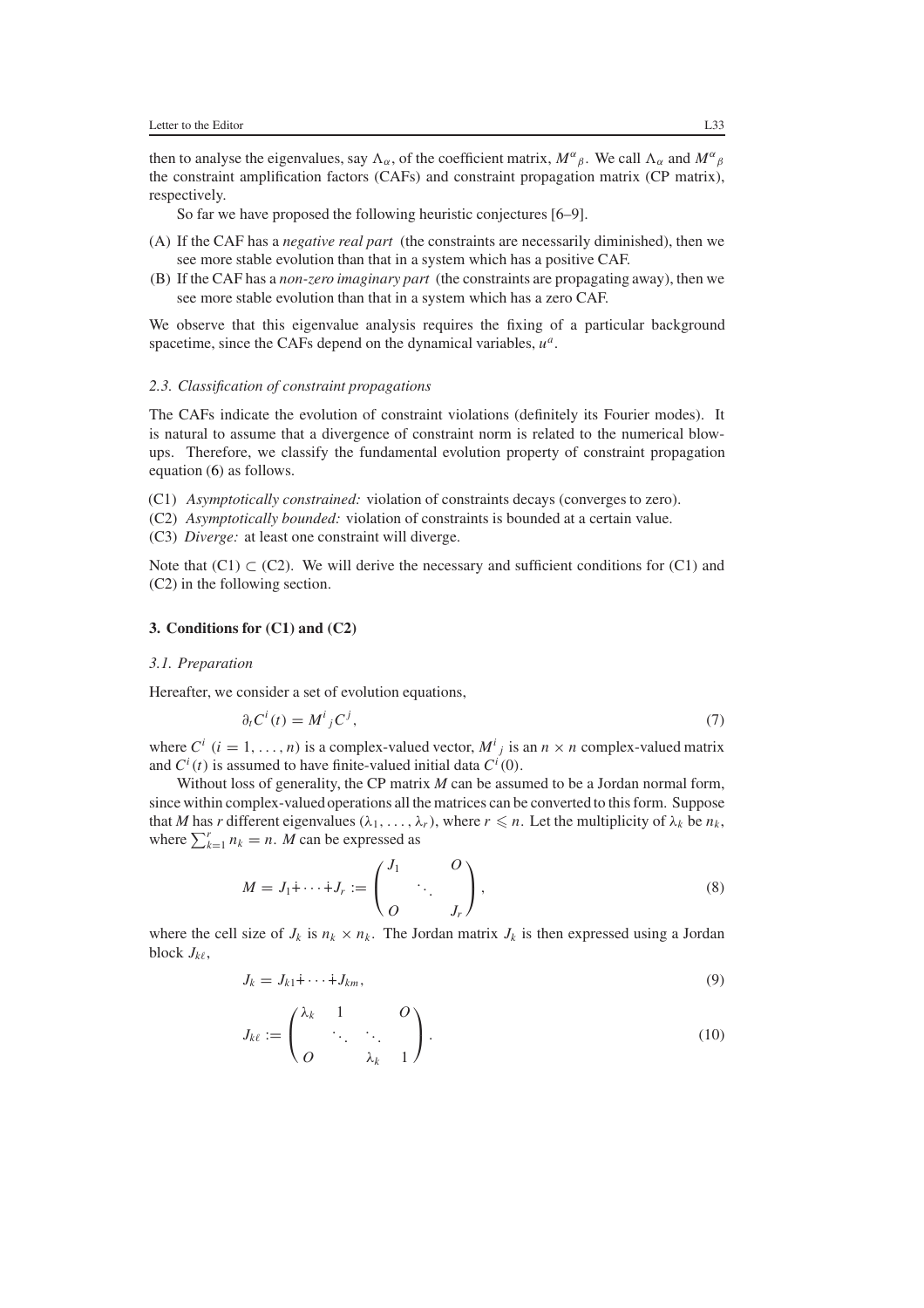Note that  $J_{k\ell}$  is  $n_{k\ell} \times n_{k\ell}$ ,  $\sum_{k=1}^{m} n_{k\ell} = n_k$ ,  $m = n - \text{rank}(M - \lambda_k E)$  and  $\max_{\ell} (n_{k\ell}) = v_k$ . The minimum polynomial of *M* is written as

$$
\mu_M(t) = (t - \lambda_1)^{\nu_1} \cdots (t - \lambda_r)^{\nu_r}.
$$
\n(11)

If  $J_k$  is diagonal (i.e.,  $n_k = n - \text{rank}(M - \lambda_k E)$ ), then  $\nu_k = 1$  for that *k*. If *M* is diagonalizable  $(i.e., n_k = n - \text{rank}(M - \lambda_k E) \forall k$ , then  $\nu_k = 1$  for all *k*.

We then have the following statement.

<span id="page-3-1"></span>**Proposition 1.** *The solution of*

$$
\partial_t C_a = J_k C_a \tag{12}
$$

<span id="page-3-0"></span>*can be expressed formally as*

$$
C_a(t) = \exp(\lambda_k t) \sum_{\ell=0}^{\nu_k - 1} (a_\ell^{(k)} t^\ell).
$$
 (13)

A proof is available by mathematical induction. Suppose that  $J_{k1}$  is  $v_k \times v_k$  which is the maximal size  $J_k$ . By direct calculation, we have that  $\partial_t C_a = J_{k1} C_a$  yields [\(13\)](#page-3-0) with *t*-polynomial of degree  $(v_k - 1)$ . Then we see that [\(13\)](#page-3-0) is satisfied in general.

From this proposition, the highest power  $N_k$  in *t*-polynomial in [\(13\)](#page-3-0) is bounded by  $0 \leq N_k \leq \nu_k - 1$ . The matrix  $J_k$  in [\(12\)](#page-3-1) can be directly extended to the full CP matrix, *M*, in [\(7\)](#page-2-1). Therefore the highest power *N* in all constraints is bounded by

$$
0 \leqslant N \leqslant \max_{1 \leqslant k \leqslant r} (n_k) - 1. \tag{14}
$$

#### *3.2. Asymptotically constrained CP*

Propositions 2 and 3 give us the following theorem.

**Theorem 1.** *Asymptotically constrained evolution (violation of constraints converges to zero) is obtained if and only if all the real parts of the CAFs are negative.*

**Proposition 2.** *All the real parts of CAFs are negative*⇒*asymptotically constrained evolution.*

**Proof.** We use expression [\(13\)](#page-3-0). If  $\text{Re}(\lambda_k) < 0 \forall k$ , then  $C_i$  will converge to zero at  $t \to \infty$  no matter what the *t*-nolynomial terms are. matter what the *t*-polynomial terms are.

**Proposition 3.** Asymptotically constrained evolution  $\Rightarrow$  all the real parts of the CAFs are *negative.*

**Proof.** We show the contrapositive. Suppose there exists an eigenvalue  $\lambda_1$  whose real part is non-negative. Then we get  $\partial_t C_1 = \lambda_1 C_1$  whose solution is  $C_1 = C_1(0) \exp(\lambda_1 t)$ .  $C_1$  does not converge to zero. converge to zero.

### *3.3. Asymptotically bounded CP*

Propositions 4 and 5 give us the following theorem.

**Theorem 2.** *Asymptotically bounded evolution (all the constraints are bounded at a certain value) is obtained if and only if all the real parts of CAFs are not positive and*  $J_k$  *is diagonal when*  $Re(\lambda_k) = 0$ *.*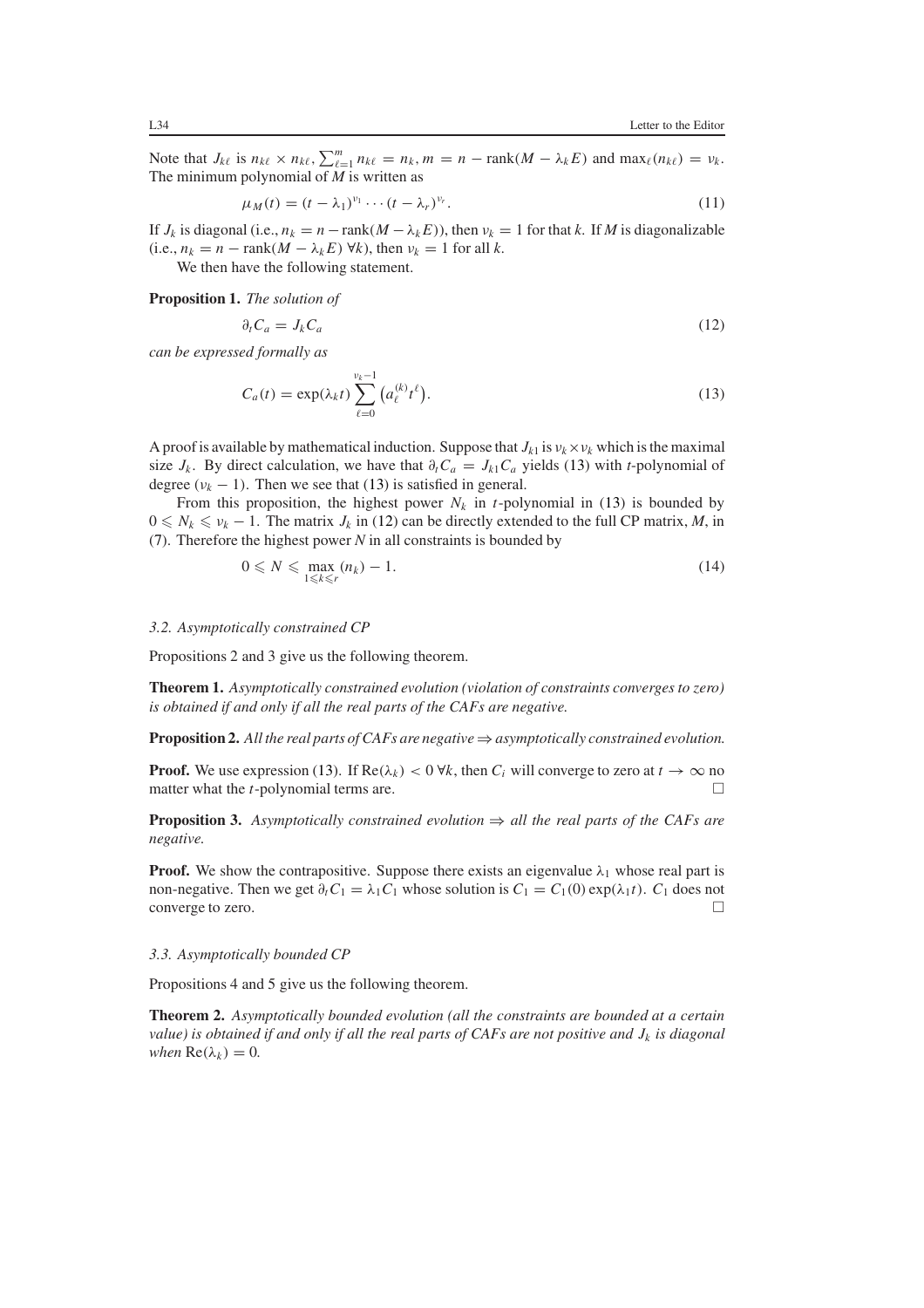

Figure 1. A flowchart to classify the fate of constraint propagation.

<span id="page-4-0"></span>**Corollary.** *Asymptotically bounded evolution is obtained if the real parts of CAFs are not positive and the CP matrix M<sup>α</sup> <sup>β</sup> is diagonalizable.*

**Proposition 4.** All the real parts of CAFs are not positive and  $J_k$  is diagonal when  $\text{Re}(\lambda_k)$  = 0 ⇒ *asymptotically bounded evolution.*

**Proof.** We use expression [\(13\)](#page-3-0). When  $\text{Re}(\lambda_k) < 0$ ,  $\exp(\lambda_k t) \times (t)$ -polynomials) will converge to zero no matter what the *t*-polynomial terms are. When  $\text{Re}(\lambda_k) = 0$ , we see  $\nu_k = 1$  from the assumption of diagonality of  $J_k$ . So we see that the *t*-polynomial terms are constant and  $\exp(\lambda_k t)$  is bounded.

**Proposition 5.** *Asymptotically bounded evolution* ⇒ *all the real parts of the CAFs are not positive and*  $J_k$  *is diagonal when*  $\text{Re}(\lambda_k) = 0$ *.* 

**Proof.** We show the contrapositive. If there exists an eigenvalue whose real part is positive, then constraints will diverge no matter what the *t*-polynomial terms are. Therefore, we try to show that constraints will diverge when all the real parts of eigenvalues are non-positive, and there exists  $\lambda_k$  such that  $\text{Re}(\lambda_k) = 0$  and its Jordan matrix  $J_k$  is not diagonal.

Since Jordan matrix  $J_k$  is not diagonal, we see that the power of *t*-polynomial  $v_k$  is greater than 1 in expression [\(13\)](#page-3-0). Thus we have that (13) will diverge in  $t \to \infty$ .  $\Box$ 

# **4. Concluding remarks**

The two theorems will give us a guideline to analyse a constraint-violating mode of the system. The result not only supports our previous heuristic conjecture (A), but also suggests an illbehaving case when CAFs are degenerated and their real part is zero, when the associated Jordan matrix is not diagonal. This indicates the importance of checking the diagonalizability of constraint propagation matrix *M*.

Along the line of our evaluation of constraint propagation equations [\(7\)](#page-2-1), we propose a practical procedure for this classification in figure [1.](#page-4-0) We think that this diagram will